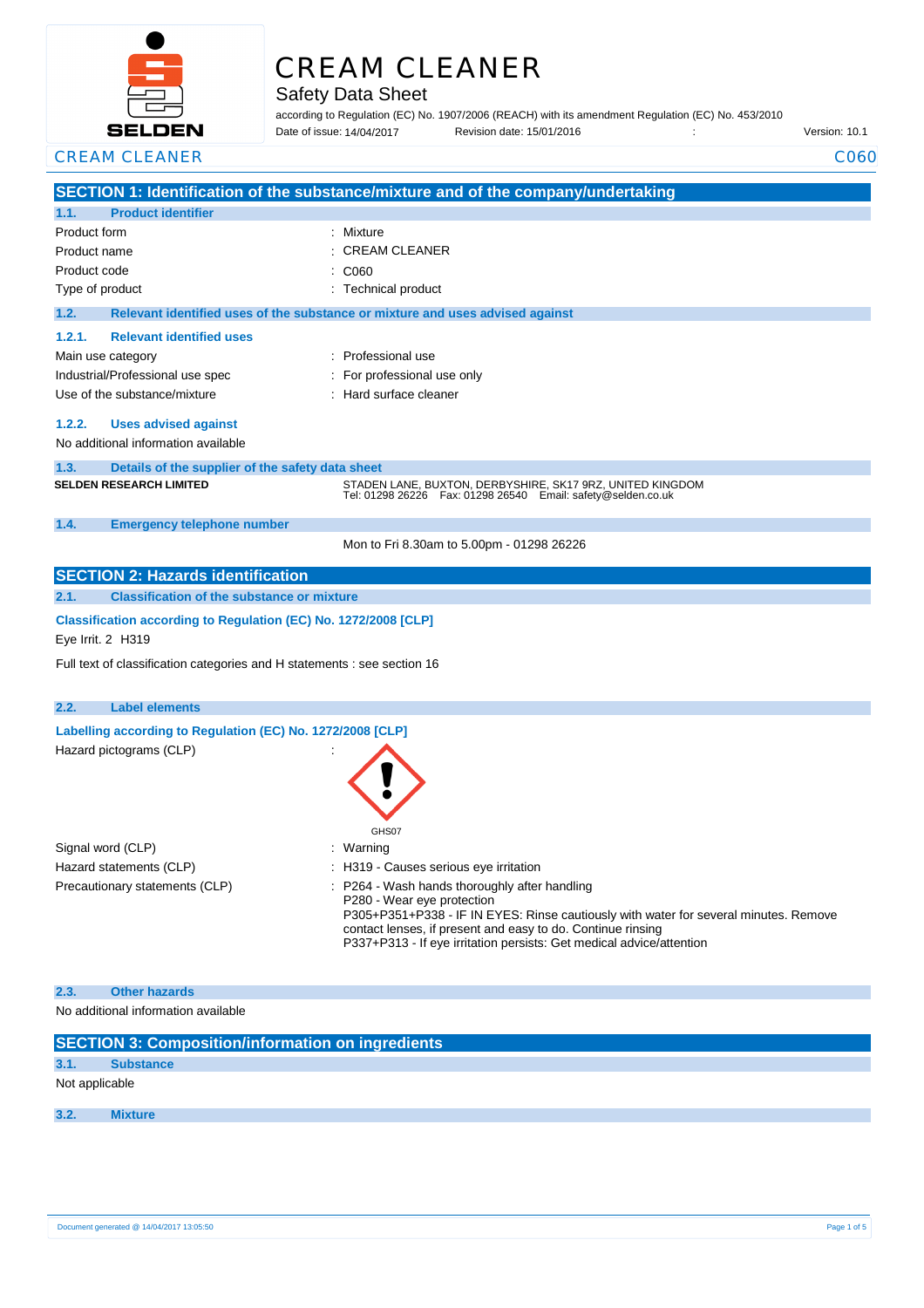# **CREAM CLEANER** CO60

# Safety Data Sheet

according to Regulation (EC) No. 1907/2006 (REACH) with its amendment Regulation (EC) No. 453/2010

| <b>Name</b>                                                             | <b>Product identifier</b> | $\%$    | <b>Classification according to</b><br>Directive 67/548/EEC | <b>Classification according to</b><br><b>Requlation (EC) No.</b><br>1272/2008 [CLP] |
|-------------------------------------------------------------------------|---------------------------|---------|------------------------------------------------------------|-------------------------------------------------------------------------------------|
| Oxirane, 2-methyl-, polymer with oxirane,<br>mono(2-propylheptyl) ether | (CAS No) Polymer DT01     | $1 - 5$ | Xn; R22<br>Xi: R41                                         | Acute Tox. 4 (Oral), H302<br>Eye Dam. 1, H318                                       |

Full text of R- and H-phrases: see section 16

| <b>SECTION 4: First aid measures</b>                                                                                              |                                                                                                                                                                                                 |  |  |
|-----------------------------------------------------------------------------------------------------------------------------------|-------------------------------------------------------------------------------------------------------------------------------------------------------------------------------------------------|--|--|
| <b>Description of first aid measures</b><br>4.1.                                                                                  |                                                                                                                                                                                                 |  |  |
| First-aid measures general                                                                                                        | : Get medical advice/attention if you feel unwell.                                                                                                                                              |  |  |
| First-aid measures after inhalation                                                                                               | Remove person to fresh air and keep comfortable for breathing.                                                                                                                                  |  |  |
| First-aid measures after skin contact                                                                                             | Wash with plenty of soap and water.                                                                                                                                                             |  |  |
| First-aid measures after eye contact                                                                                              | : IF IN EYES: Rinse cautiously with water for several minutes. Remove contact lenses, if present<br>and easy to do. Continue rinsing. If eye irritation persists: Get medical advice/attention. |  |  |
| First-aid measures after ingestion                                                                                                | : Give nothing or a little water to drink. Get medical advice/attention if you feel unwell.                                                                                                     |  |  |
| 4.2.<br>Most important symptoms and effects, both acute and delayed                                                               |                                                                                                                                                                                                 |  |  |
| Symptoms/injuries after inhalation                                                                                                | May cause respiratory irritation.                                                                                                                                                               |  |  |
| Symptoms/injuries after skin contact                                                                                              | Repeated exposure may cause skin dryness or cracking.                                                                                                                                           |  |  |
| Symptoms/injuries after eye contact                                                                                               | Causes eye irritation.                                                                                                                                                                          |  |  |
| Symptoms/injuries after ingestion                                                                                                 | May cause a light irritation of the linings of the mouth, throat, and gastrointestinal tract.                                                                                                   |  |  |
| 4.3.                                                                                                                              | Indication of any immediate medical attention and special treatment needed                                                                                                                      |  |  |
| Treat symptomatically.                                                                                                            |                                                                                                                                                                                                 |  |  |
| <b>SECTION 5: Firefighting measures</b>                                                                                           |                                                                                                                                                                                                 |  |  |
| <b>Extinguishing media</b><br>5.1.                                                                                                |                                                                                                                                                                                                 |  |  |
| Suitable extinguishing media                                                                                                      | : Carbon dioxide. Dry powder. Foam.                                                                                                                                                             |  |  |
| 5.2.<br>Special hazards arising from the substance or mixture                                                                     |                                                                                                                                                                                                 |  |  |
| No additional information available                                                                                               |                                                                                                                                                                                                 |  |  |
| 5.3.<br><b>Advice for firefighters</b>                                                                                            |                                                                                                                                                                                                 |  |  |
| No additional information available                                                                                               |                                                                                                                                                                                                 |  |  |
| <b>SECTION 6: Accidental release measures</b>                                                                                     |                                                                                                                                                                                                 |  |  |
| 6.1.<br>Personal precautions, protective equipment and emergency procedures                                                       |                                                                                                                                                                                                 |  |  |
| 6.1.1.<br>For non-emergency personnel                                                                                             |                                                                                                                                                                                                 |  |  |
| Emergency procedures                                                                                                              | : Evacuate unnecessary personnel.                                                                                                                                                               |  |  |
| 6.1.2.<br>For emergency responders                                                                                                |                                                                                                                                                                                                 |  |  |
| Protective equipment                                                                                                              | : Use personal protective equipment as required.                                                                                                                                                |  |  |
| 6.2.<br><b>Environmental precautions</b>                                                                                          |                                                                                                                                                                                                 |  |  |
| Avoid release to the environment.                                                                                                 |                                                                                                                                                                                                 |  |  |
| Methods and material for containment and cleaning up<br>6.3.                                                                      |                                                                                                                                                                                                 |  |  |
| For containment                                                                                                                   | Collect spillage.                                                                                                                                                                               |  |  |
| Methods for cleaning up                                                                                                           | Soak up spills with inert solids, such as clay or diatomaceous earth as soon as possible.                                                                                                       |  |  |
| 6.4.<br><b>Reference to other sections</b>                                                                                        |                                                                                                                                                                                                 |  |  |
| For further information refer to section 8: "Exposure controls/personal protection". For further information refer to section 13. |                                                                                                                                                                                                 |  |  |
| <b>SECTION 7: Handling and storage</b>                                                                                            |                                                                                                                                                                                                 |  |  |
| <b>Precautions for safe handling</b><br>7.1.                                                                                      |                                                                                                                                                                                                 |  |  |
| Precautions for safe handling                                                                                                     | : Avoid contact with eyes.                                                                                                                                                                      |  |  |
| Hygiene measures                                                                                                                  | : Do not eat, drink or smoke when using this product.                                                                                                                                           |  |  |
| 7.2.<br>Conditions for safe storage, including any incompatibilities                                                              |                                                                                                                                                                                                 |  |  |
| <b>Technical measures</b>                                                                                                         | : Does not require any specific or particular technical measures.                                                                                                                               |  |  |
| Storage conditions                                                                                                                | Keep container closed when not in use.                                                                                                                                                          |  |  |
| Incompatible products                                                                                                             | Oxidizing agent. Strong acids. Strong bases.                                                                                                                                                    |  |  |
| Special rules on packaging<br>Keep only in original container.                                                                    |                                                                                                                                                                                                 |  |  |
| 7.3.<br><b>Specific end use(s)</b>                                                                                                |                                                                                                                                                                                                 |  |  |
| No additional information available                                                                                               |                                                                                                                                                                                                 |  |  |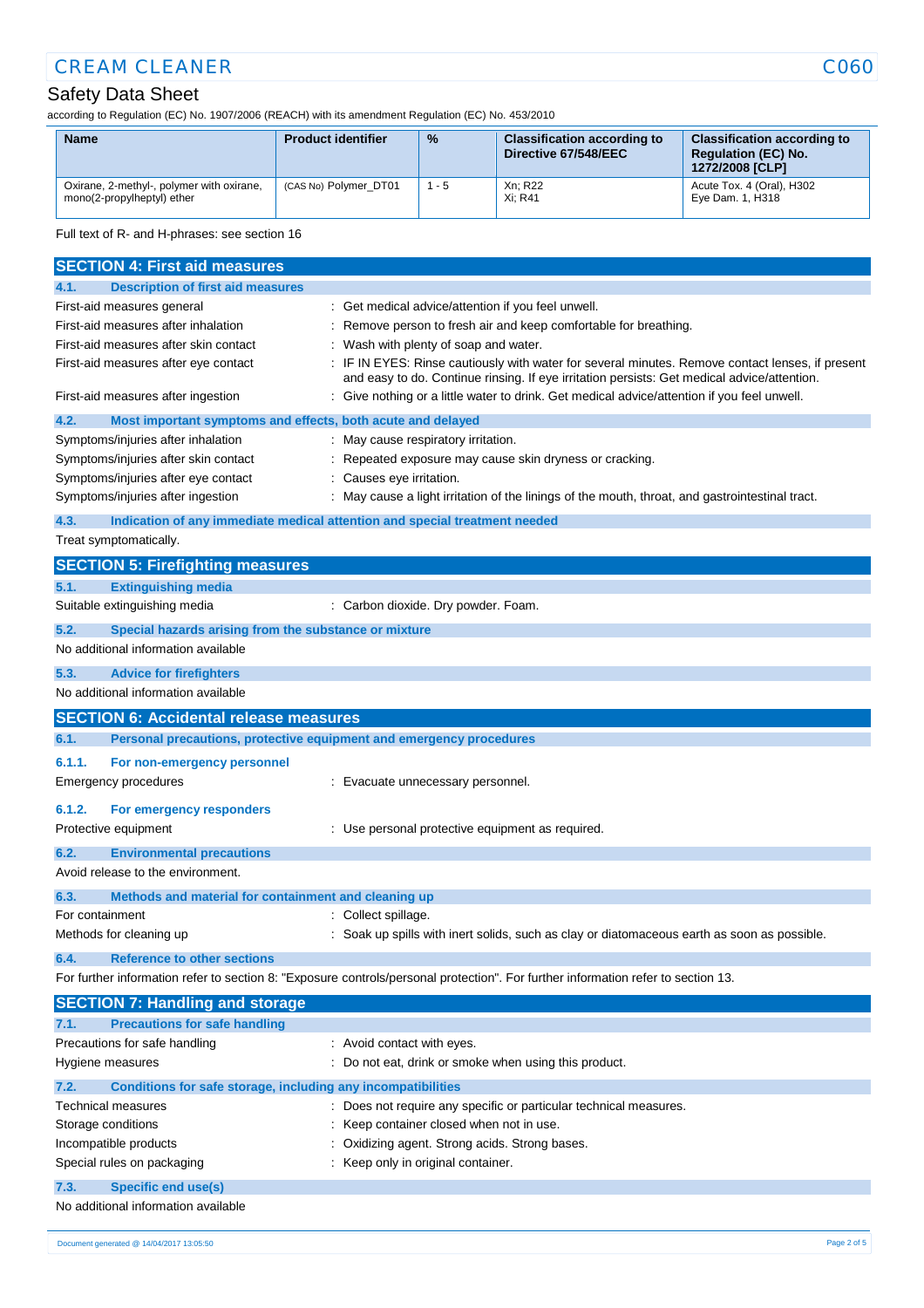### Safety Data Sheet

according to Regulation (EC) No. 1907/2006 (REACH) with its amendment Regulation (EC) No. 453/2010

## **SECTION 8: Exposure controls/personal protection**

**8.1. Control parameters**

No additional information available

| 8.2.<br><b>Exposure controls</b>  |                                                        |
|-----------------------------------|--------------------------------------------------------|
| Materials for protective clothing | : Not required for normal conditions of use            |
| Hand protection                   | : In case of repeated or prolonged contact wear gloves |
| Eye protection                    | : Not required for normal conditions of use            |
| Skin and body protection          | : Not required for normal conditions of use            |
| Respiratory protection            | Not required for normal conditions of use              |

| <b>SECTION 9: Physical and chemical properties</b>            |                   |  |
|---------------------------------------------------------------|-------------------|--|
| 9.1.<br>Information on basic physical and chemical properties |                   |  |
| Physical state                                                | Liquid            |  |
| Appearance                                                    | Mobile liquid.    |  |
| Colour                                                        | light yellow.     |  |
| Odour                                                         | lemon-like.       |  |
| Odour threshold                                               | No data available |  |
| рH                                                            | 10.5              |  |
| Relative evaporation rate (butylacetate=1)                    | No data available |  |
| Melting point                                                 | No data available |  |
| Freezing point                                                | No data available |  |
| Boiling point                                                 | No data available |  |
| Flash point                                                   | No data available |  |
| Auto-ignition temperature                                     | No data available |  |
| Decomposition temperature                                     | No data available |  |
| Flammability (solid, gas)                                     | No data available |  |
| Vapour pressure                                               | No data available |  |
| Relative vapour density at 20 °C                              | No data available |  |
| Relative density                                              | 1.21              |  |
| Solubility                                                    | No data available |  |
| Log Pow                                                       | No data available |  |
| Viscosity, kinematic                                          | No data available |  |
| Viscosity, dynamic                                            | No data available |  |
| Explosive properties                                          | No data available |  |
| Oxidising properties                                          | No data available |  |
| Explosive limits                                              | No data available |  |
| 9.2.<br><b>Other information</b>                              |                   |  |
| No additional information available                           |                   |  |
| <b>SECTION 10: Stability and reactivity</b>                   |                   |  |
| 10.1.<br><b>Reactivity</b>                                    |                   |  |
| No additional information available                           |                   |  |
|                                                               |                   |  |

| 10.2. | <b>Chemical stability</b>                 |
|-------|-------------------------------------------|
|       | Stable under normal conditions.           |
|       |                                           |
| 10.3. | <b>Possibility of hazardous reactions</b> |
|       | No additional information available       |
| 10.4. | <b>Conditions to avoid</b>                |
|       | No additional information available       |
| 10.5. | Incompatible materials                    |
|       | No additional information available       |
| 10.6. | <b>Hazardous decomposition products</b>   |

No additional information available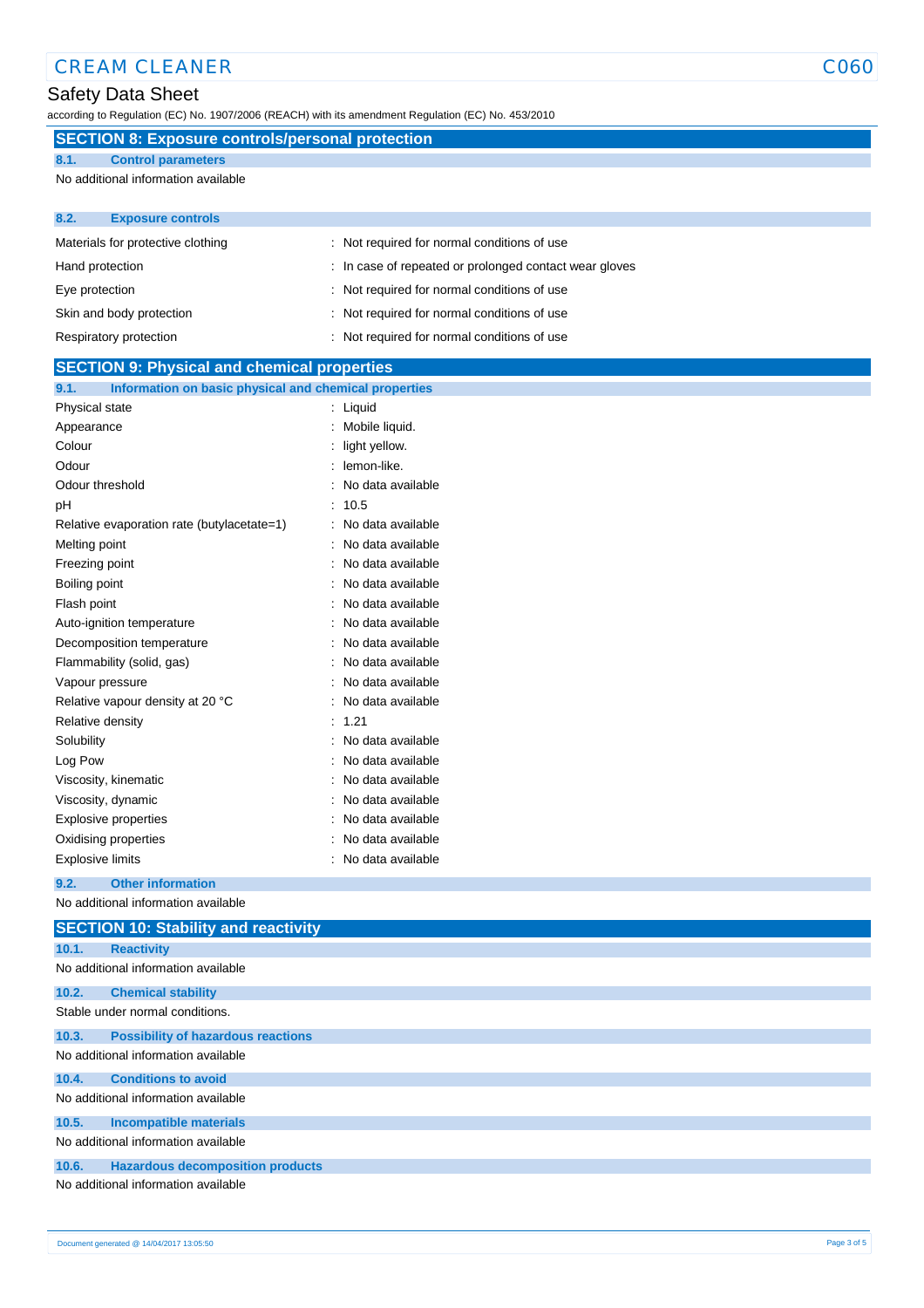# Safety Data Sheet

according to Regulation (EC) No. 1907/2006 (REACH) with its amendment Regulation (EC) No. 453/2010

| <b>SECTION 11: Toxicological information</b>          |                                              |  |
|-------------------------------------------------------|----------------------------------------------|--|
| Information on toxicological effects<br>11.1.         |                                              |  |
| Acute toxicity                                        | : Not classified                             |  |
| Skin corrosion/irritation                             | : Not classified<br>pH: 10.5                 |  |
| Serious eye damage/irritation                         | : Causes serious eye irritation.<br>pH: 10.5 |  |
| Respiratory or skin sensitisation                     | : Not classified                             |  |
| Germ cell mutagenicity                                | : Not classified                             |  |
| Carcinogenicity                                       | : Not classified                             |  |
| Reproductive toxicity                                 | : Not classified                             |  |
| Specific target organ toxicity (single exposure)      | : Not classified                             |  |
| Specific target organ toxicity (repeated<br>exposure) | : Not classified                             |  |
| Aspiration hazard                                     | Not classified<br>٠                          |  |

| <b>SECTION 12: Ecological information</b>                                           |                   |
|-------------------------------------------------------------------------------------|-------------------|
| 12.1.<br><b>Toxicity</b>                                                            |                   |
| Oxirane, 2-methyl-, polymer with oxirane, mono(2-propylheptyl) ether (Polymer_DT01) |                   |
| LC50 fishes 1                                                                       | $> 10 - 100$ mg/l |
| EC50 Daphnia 1                                                                      | $> 10 - 100$ mg/l |
| ErC50 (other aquatic plants)                                                        | $> 10 - 100$ mg/l |
| 12.2.<br><b>Persistence and degradability</b>                                       |                   |
| No additional information available                                                 |                   |
|                                                                                     |                   |
| 12.3.<br><b>Bioaccumulative potential</b>                                           |                   |
| No additional information available                                                 |                   |
| 12.4.<br><b>Mobility in soil</b>                                                    |                   |
| No additional information available                                                 |                   |
| <b>Results of PBT and vPvB assessment</b><br>12.5.                                  |                   |
| No additional information available                                                 |                   |
| <b>Other adverse effects</b><br>12.6.                                               |                   |
| No additional information available                                                 |                   |
| <b>SECTION 13: Disposal considerations</b>                                          |                   |
| 13.1.<br><b>Waste treatment methods</b>                                             |                   |
| No additional information available                                                 |                   |
| <b>SECTION 14: Transport information</b>                                            |                   |
| In accordance with ADR / RID / IMDG / IATA / ADN                                    |                   |
| 14.1.<br><b>UN number</b>                                                           |                   |
| Not regulated for transport                                                         |                   |
| <b>UN proper shipping name</b><br>14.2.                                             |                   |
| Proper Shipping Name (ADR)                                                          | : Not applicable  |
| Proper Shipping Name (IMDG)                                                         | : Not applicable  |
| Proper Shipping Name (IATA)                                                         | : Not applicable  |
| 14.3.<br><b>Transport hazard class(es)</b>                                          |                   |
| <b>ADR</b>                                                                          |                   |
| Transport hazard class(es) (ADR)                                                    | : Not applicable  |
| <b>IMDG</b>                                                                         |                   |
| Transport hazard class(es) (IMDG)                                                   | : Not applicable  |
| <b>IATA</b>                                                                         |                   |
| Transport hazard class(es) (IATA)                                                   | : Not applicable  |
|                                                                                     |                   |